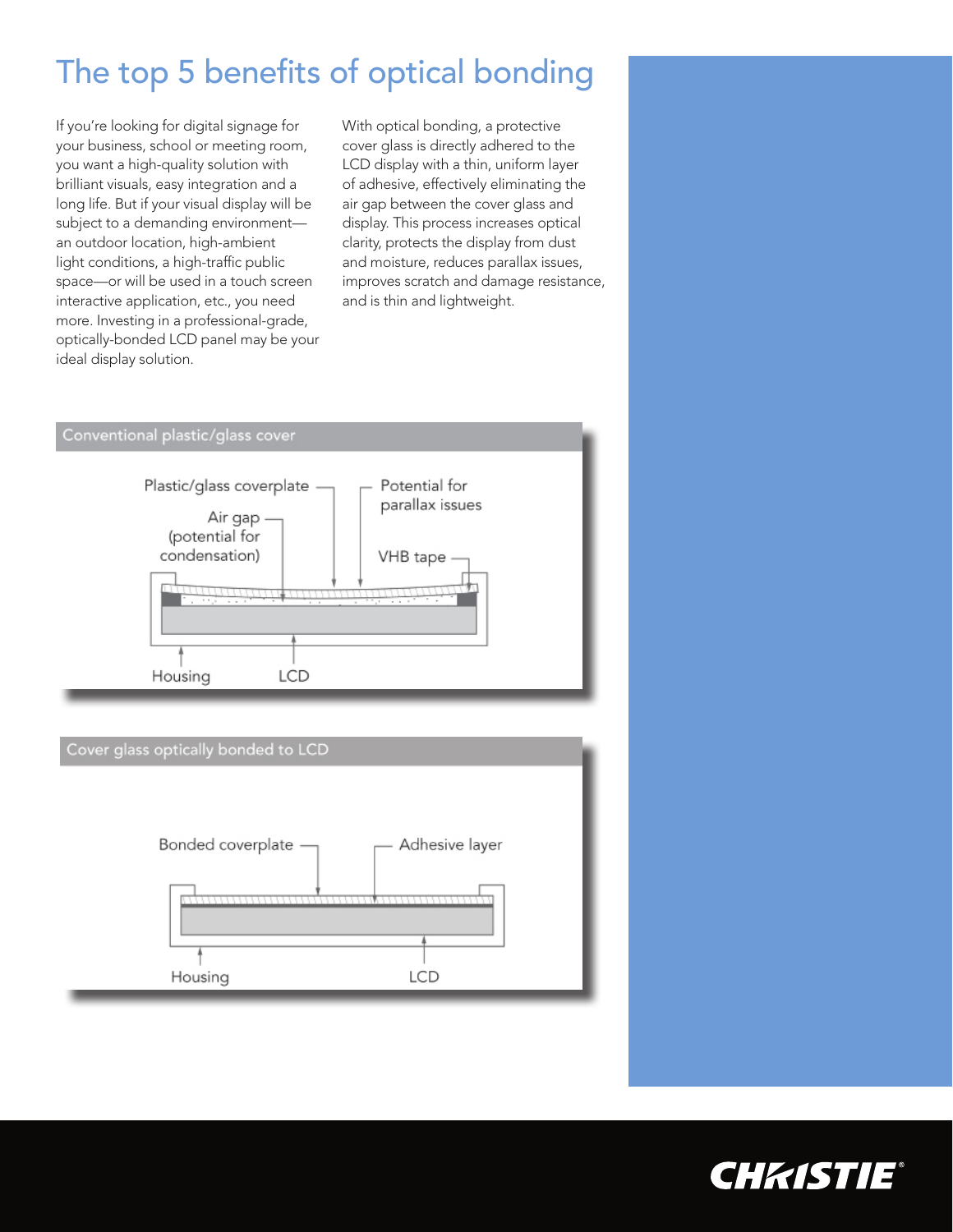Let's take a closer look...

| Top 5 benefits of optically bonded cover glass on LCD displays                                                                                                                                                                                                                                                                                                                                     |                                                                                                                                                                                                                                                       |                                                                                                                                                                                             |
|----------------------------------------------------------------------------------------------------------------------------------------------------------------------------------------------------------------------------------------------------------------------------------------------------------------------------------------------------------------------------------------------------|-------------------------------------------------------------------------------------------------------------------------------------------------------------------------------------------------------------------------------------------------------|---------------------------------------------------------------------------------------------------------------------------------------------------------------------------------------------|
| Increases optical clarity                                                                                                                                                                                                                                                                                                                                                                          | Protects display from dust and<br>moisture                                                                                                                                                                                                            | Reduces parallax issues                                                                                                                                                                     |
| Optically bonding the cover glass to the<br>display creates a single index of refraction,<br>which eliminates internal reflection                                                                                                                                                                                                                                                                  | Optically bonding the cover glass to the<br>LCD display protects the display from dust<br>and moisture                                                                                                                                                | Optical bonding reduces parallax issues,<br>where a gap between the cover glass and<br>LCD display can create the illusion that<br>pixels shift position depending on your line<br>of sight |
| · Helps ensure crisp detailed images and<br>high brightness<br>Lowered surface reflection:<br>· reduces internally reflected light loss<br>· reduces glare<br>· increases visual clarity<br>Reduced ambient light reflection:<br>· increases perceived contrast ratio<br>· increases the amount of usable light<br>· Enables display to be more readily seen,<br>even in bright ambient conditions | · Protects the display from moisture in<br>humid environments because condensation<br>can't form between the cover glass and the<br>display<br>· Protects the display from dust and air<br>particles in environments where air quality<br>is an issue | · Increases the display's range of viewing<br>angles<br>· Delivers more precise touch alignment in<br>touch-based interactive systems                                                       |
| Scratch and damage resistance                                                                                                                                                                                                                                                                                                                                                                      | 5<br>Scratch and damage resistance                                                                                                                                                                                                                    |                                                                                                                                                                                             |
| Optically bonded cover glass acts as a<br>protective layer for the LCD display                                                                                                                                                                                                                                                                                                                     | Optically bonded cover glass is thin and<br>lightweight, compared to alternative<br>treatments or standard soda-lime glass                                                                                                                            |                                                                                                                                                                                             |
| · Protects display from scratches, fluids,<br>stains and dirt                                                                                                                                                                                                                                                                                                                                      | · Lightweight cover glass reduces<br>transportation and installation costs                                                                                                                                                                            |                                                                                                                                                                                             |
| · Improves durability and damage<br>resistance                                                                                                                                                                                                                                                                                                                                                     | . No added depth to display design allows<br>for easy integration                                                                                                                                                                                     |                                                                                                                                                                                             |
| . Reduces or eliminates the need for<br>custom protective enclosures or heavy<br>soda-lime cover glass                                                                                                                                                                                                                                                                                             | • A lighter display simplifies installation and<br>servicing                                                                                                                                                                                          |                                                                                                                                                                                             |
| · Withstands use in high-traffic public<br>environments                                                                                                                                                                                                                                                                                                                                            |                                                                                                                                                                                                                                                       |                                                                                                                                                                                             |